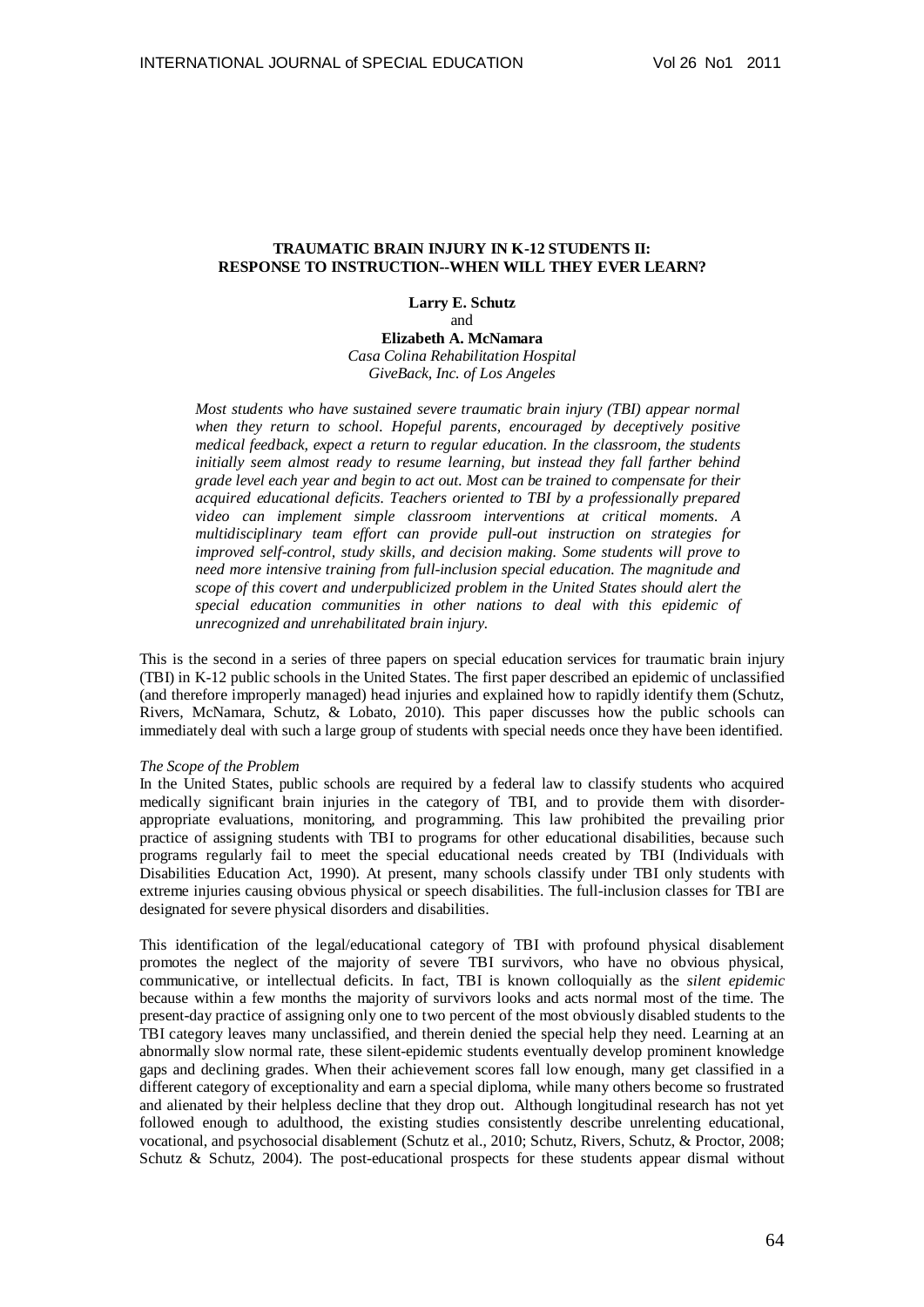specialized intervention (DePompei & Bedell, 2008; Janus, Mishkin, & Pearson, 1997; Taylor et al., 2003).

For many years, pediatric neurorehabilitation specialists have called for the schools to develop their own, fully specialized TBI programs to continue the intensive treatment of students who have left the healthcare system (Blosser & DePompei, 2003; Corbett & Ross-Thompson, 1996; Walker, 1997). Unfortunately, the schools were never provided with the funding, leadership, or administrative mandate to develop the kind of intricate, expensive programming that is routinely provided in the most prominent, specialized hospitals. The present authors have worked in or with public schools for a combined total of 40 years without ever encountering a true cognitive rehabilitation program on a public school campus. The more ambitious programs are simply too elaborate to implement in this setting (Schutz & Schutz, 2005).

In private discussions, administrators and teachers have admitted that they choose not to designate TBI for physically intact, brain-injured students because they have no appropriate resources to address special symptoms. Hence, *lost* children with TBI are unlikely to be *found* by the schools until teachers are equipped with *universally accepted,* practical principles for meeting these special needs. In this paper, we propose a data-based initial intervention protocol for TBI that can be implemented with generally available resources.

#### *Key Facts About TBI Intervention For Teachers*

The first step in the intervention process is to convene a child study team. This team should include all relevant personnel, including the classroom teachers, school psychologist, school counselor, speechlanguage pathologist, occupational therapist, special education teacher, and an administrator. School officials should be aware that convening a child study team is mandatory on return to school after severe TBI, irrespective of the symptoms the student does or does not show at that time. Any delay in initiating a team process cannot be justified, as students allowed to decline are seldom able to catch up at a later time (Schutz et al., 2010).

The second step is to educate the team members about the unique nature of educational disablement in TBI. Most school professionals are operating under a number of important misconceptions about TBI, for example, the myth of complete recovery from a brain injury. A child study team cannot determine the nature and extent of the academic disablement indicated by the diagnosis of TBI without first understanding what is unique about the disorder. They can begin by viewing one of the educational videos prepared by experts in pediatric neurorehabilitation (Savage & Woolcott, 1994; Slomine et al., 2006; Ylvisaker et al., 2001) to establish a conceptual framework for their assessment and intervention.

The most basic premises of educational evaluation for TBI are summarized below:

(1) Injuries are readily identified by a simple health history or a detailed educational history. However, most cannot be identified by observation: Children with TBI usually look just like the other children. The serious academic and behavioral deficiencies that gradually emerge closely resemble other, naturally occurring educational-achievement and psychosocial adjustment problems. In addition, neither the child nor the parents is likely to recognize the persistence of the brain injury symptoms, the risk of disability, or the special needs (Schutz et al., 2010).

(2) Students with TBI show a variety of strengths that are normally treated as ruling out special education, including intact language and access to the knowledge base. Achievement testing may appear to indicate readiness to learn on grade level, especially in the first year back in school (Savage & Woolcott, 1995). Despite their unremarkable test scores, they do not learn at a normal rate, nor can they apply their learning as well as peers. The longer they remain in school, the farther these deficits leave them behind peers (Taylor et al., 2003). Therefore achievement tests must be regarded as nonspecific for the early manifestations of TBI.

(3) TBI's educational impact is a function of the severity of the original injury. The durations of the coma duration and the amnesia surrounding the impact are the main severity indicators. Thus the degree of risk for long-term disablement can be determined by facts established before the return to school (Schutz et al., 2010).

(4) Whereas specific symptoms of each injury are unique, most survivors experience the same primary, long-term impairments (of attention skills, new learning, and executive function) and educational disabilities. Consequently, most disabilities respond to common or similar solutions (Bleiberg, Cope, & Spector, 1989; Sohlberg & Mateer, 2001; van Zomeren & Brouwer, 1994).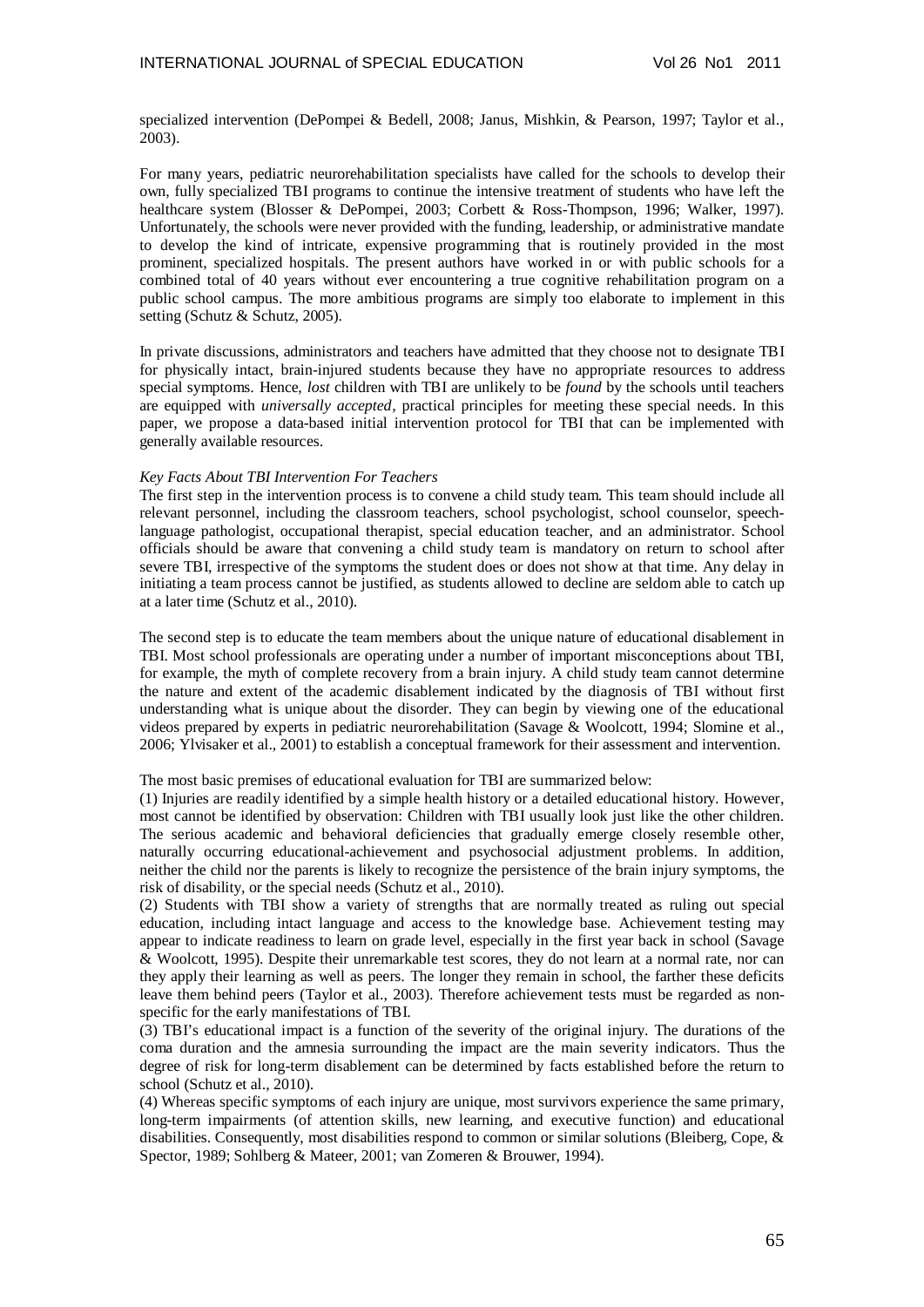It is incumbent on the child study team to classify the student in the TBI category, not only as a matter of law but to assure a proper education. Correct classification assures that the team will develop a program for TBI, rather than to use one designed for some other, inapplicable disability. If the prevailing practice at the school is to place all children classified with TBI in a physical impairment class, this practice should be set aside immediately. The team should always retain the option for a regular education placement for students with TBI. We have found that most students with the subtler forms of severe TBI can succeed in regular classrooms after completing the training to cope with their symptoms (Schutz & Schutz, 2000).

## *Response to Intervention in the Regular Classroom*

In assuming that the brain has healed completely or almost completely, the student and family usually insist on regular education placement and expect to encounter no problems. Therefore when the child returns to school or at the earliest opportunity thereafter, the TBI education video should be screened for the student and family. The counselor can either provide an age-appropriate explanation of the information to the students who are not mature enough to understand the video, or record a child-level video that can go home for repeated viewing. The student and family are taught that residual learning and executive deficits of TBI are permanent, and that coping effectively with these deficits is necessary for a good academic recovery. They learn that the regular education placement is a trial intervention, which may or may not be adequate to meet the child's needs. Some parents need psychosocial support for these insights, so formation of a school-based family support group can be encouraged (Schutz & Schutz, 2005).

A specific set of accommodations is recommended for regular education after TBI. The initial IEP should specify close monitoring of the child's behavior, concept learning, and academic performance by the counselor, the school psychologist, and the teachers, as well as the family. Notification of problems in the classroom signals an emerging need for closer cross-team communication. We ask each student to carry a notebook for recording the disabled behaviors and attempted interventions, with staff and family reading the recent entries to stay abreast of developments. Conscientious notebook use reduces the frequency of conferences and meetings.

Oral assignments are often missed because the student is not paying attention. Simply warning the student to pay better attention next time is rarely adequate. The teacher can delay the announcement until the student's eye gaze indicates attention or hand out a printed assignment (Schutz & Schutz, 2004). Homework is often not turned in because materials were not brought home or the completed work was not brought to school. To assure that materials are conveyed appropriately, the student should be given close supervision just before each departure. This attention may be available from an aide or peer buddy in class and from a parent or sibling at home, and should be arranged as soon as possible after the classroom placement. These helpers can also train a more disciplined, step-by-step procedure for searching and packing up.

Students with TBI react poorly to change, and even more poorly to surprises. Orienting the child to a new classroom individually before the first day of class, and distributing a fully explicit schedule of class activities can reduce transitional disruption. The child can be prepared even more effectively if a family member or peer reviews each day's planned activities before class begins. During class, the teacher may want to announce the major transitions and allow enough time to decouple from the prior activity and think about the upcoming one. Some gifted teachers even stage transition rituals that structure and pace each shift. Students in high school or post-secondary education can self-transition by keeping and observing a complete daily schedule, which can also be used to systematically plan homework time (Schutz, 2007b).

Because of their diminished learning rate, students can retain a normal amount of instruction only if they spend more time studying. Many show defective rote learning, and can learn the expected amount of information only by the use of high-efficiency study techniques such as tape recording and transcribing lectures, reducing material by highlighting and self-testing, and distributing the study sessions over time (Robinson, 1970; Schutz, 2005a; Schutz, 2007b; Schutz et al., 2009; Schutz & Schutz, 2004; Sohlberg & Mateer, 2001; Wilson, 2005). However, after intensive training in these methods, 29 of 52 students with severe TBI earned grades equal to or better than their pre-injury grade point averages (Schutz & Schutz, 2000).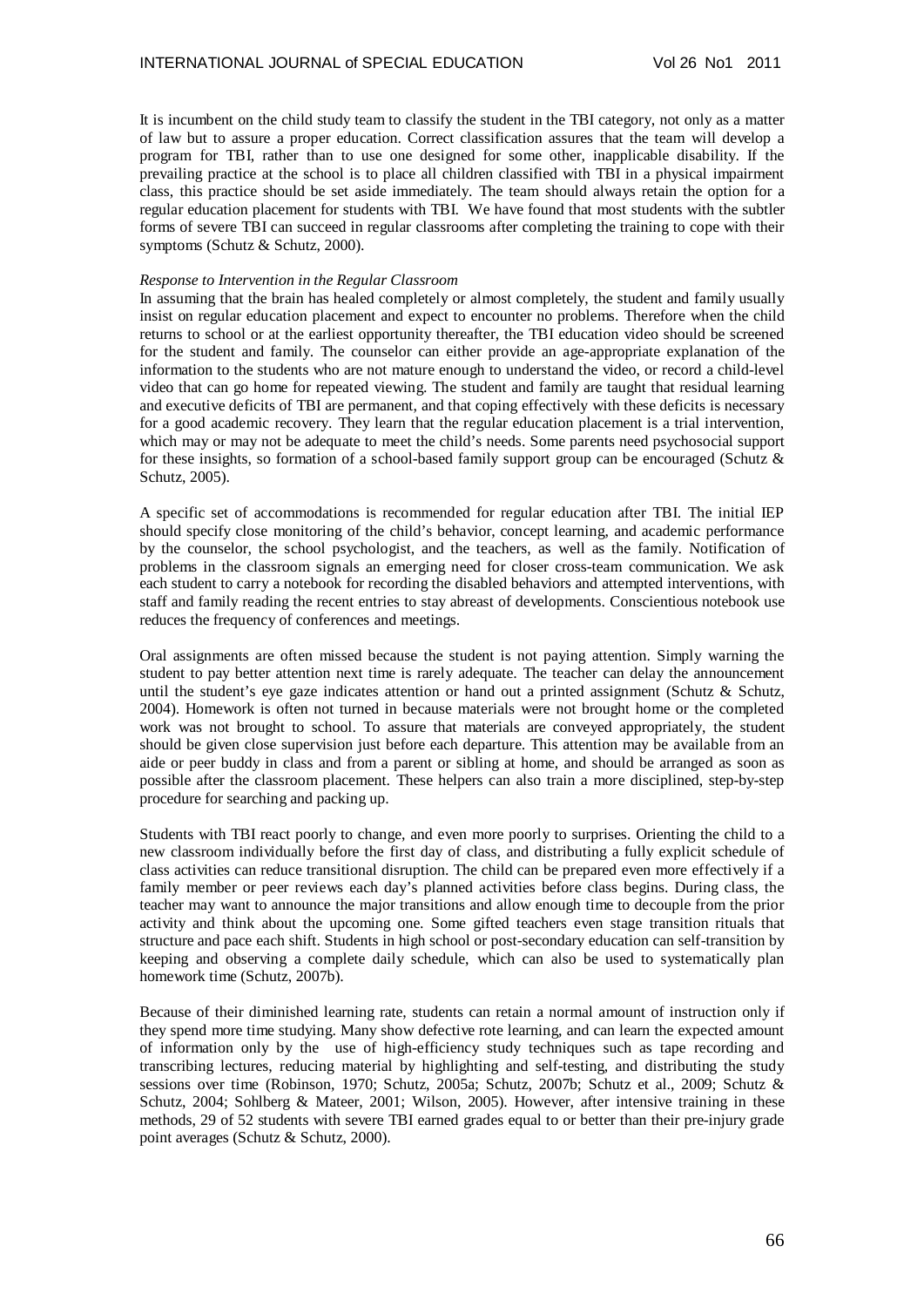Most students believe that they do not need to do extra homework, so family support may be needed to implement an intensified study schedule. Home study sessions should be set up in a single location with minimal distractions and no tempting entertainments. If the family lacks the resources or inclination to manage the studying, a close-monitoring study hall or tutor can be substituted. Students who do not increase their study time when so instructed tend to have ongoing learning deficiencies that require permanent full-inclusion special education placement.

Unexpected commotion or emotion can overload the brain and scramble thoughts. A quick relaxation procedure or a break can restore clear thinking (Sbordone, 1997). An aide or a peer *buddy* who is continuously monitoring the student can cue for this strategy. Some students experience this anxious overload whenever they take tests or give oral presentations. They may require more intensive individual relaxation therapy or biofeedback (Schutz, 2005b).

TBI reduces motivation, and an out-of-control academic decline can destroy it (Ylvisaker et al., 1998). The undermotivated student pays too little attention to tasks, which magnifies all of the deficits. Therefore motivational improvements help to upgrade cognitive function generally (Sohlberg  $\&$ Mateer, 2001). The counselor, school psychologist, and special educator may be delegated to develop a motivational enhancement program (Schutz & Schutz, 2004).

The most disabling symptom of TBI is impulsive behavior at decision choice points (Bleiberg et al., 1989; Crawford & Henry, 2005). In impulsive initiation, the student starts talking or acting without considering the reasons to stay quiet or inactive. In impulsive release, the student begins a course of action or speech without considering how it will come out, let alone how it will work out. Some of these behaviors also may be executed too quickly or carelessly (Wood, 1987). Finally, in impulsive acting out the student pursues an object of desire or release without considering the reasons to refrain from gratifying the urge. These behaviors can be controlled by cuing to stop and think (Schutz, 2007a; Stuss, Mateer, & Sohlberg, 1994). If the behavior is infrequent and someone is available to monitor the child's reactions, this symptom can be fully managed in the classroom. If the behavior is frequent or the desired response is difficult to cue, it may be necessary to recruit a helper to cue the student. A family member can provide such cuing away from school. This form of training is extremely situation specific and must be re-established in each new classroom and situation (Ylvisaker, 2005).

Here are some examples of impaired decision making at a high-profile choice point. Students often fail to demonstrate what they have learned because they read tests too quickly and answer them impulsively. Reading questions completely and answering carefully are strategies that these students can learn (Schutz et al., 2008). Students slow to pick them up may need extended individual instruction by the speech therapist and/or OT. As another example, difficult tasks produce avoidable errors when the need for extra effort is not recognized (Thomas & Trexler, 1982; Stuss, 2008). Students cued to attend to task difficulty often increase their efforts (Ylvisaker, Szekeres, & Feeney, 1998), but more mature students can permanently improve high-level performance by self-cuing (Sohlberg & Mateer, 2001). Speech and occupational therapists and neuropsychologists train hospitalized adults to use these strategies (Kennedy et al., 2008), and the methods can be adapted for use with children and adolescents (Ylvisaker, 2005).

### **Summary and Conclusions**

The failure to properly classify a child returning to school after severe TBI creates a no-win situation for everyone. Over a span of years these students are quite likely to become academically and socially incompetent. The parent may be protected from worrying about brain symptoms by empty assurances from the hospital and fallacious assumptions about TBI, but in that case the inevitable academic and social failures will be attributed to the child *as a person*, a charge that is as unfair as it is destructive. The classroom teacher is left to teach a child who cannot be properly taught and to manage unmanageable behaviors. These impossible circumstances turn normal children into pariahs, chastised for slacking off and despised for repeatedly disrupting the whole class as well as the whole family.

These children do not have to be pariahs. In fact, aggressive rehabilitation has turned many of them back into good students, with some former trainees earning top honors at every level of education. The first intervention recommended for the schools is family and professional education to assure proper choice and use of corrective strategies, such as adapted procedures for studying and scheduling. Information-processing and decision-making tasks can be restructured to place all needed materials and information at hand, and a careful response style can be cued. Many of the students will learn these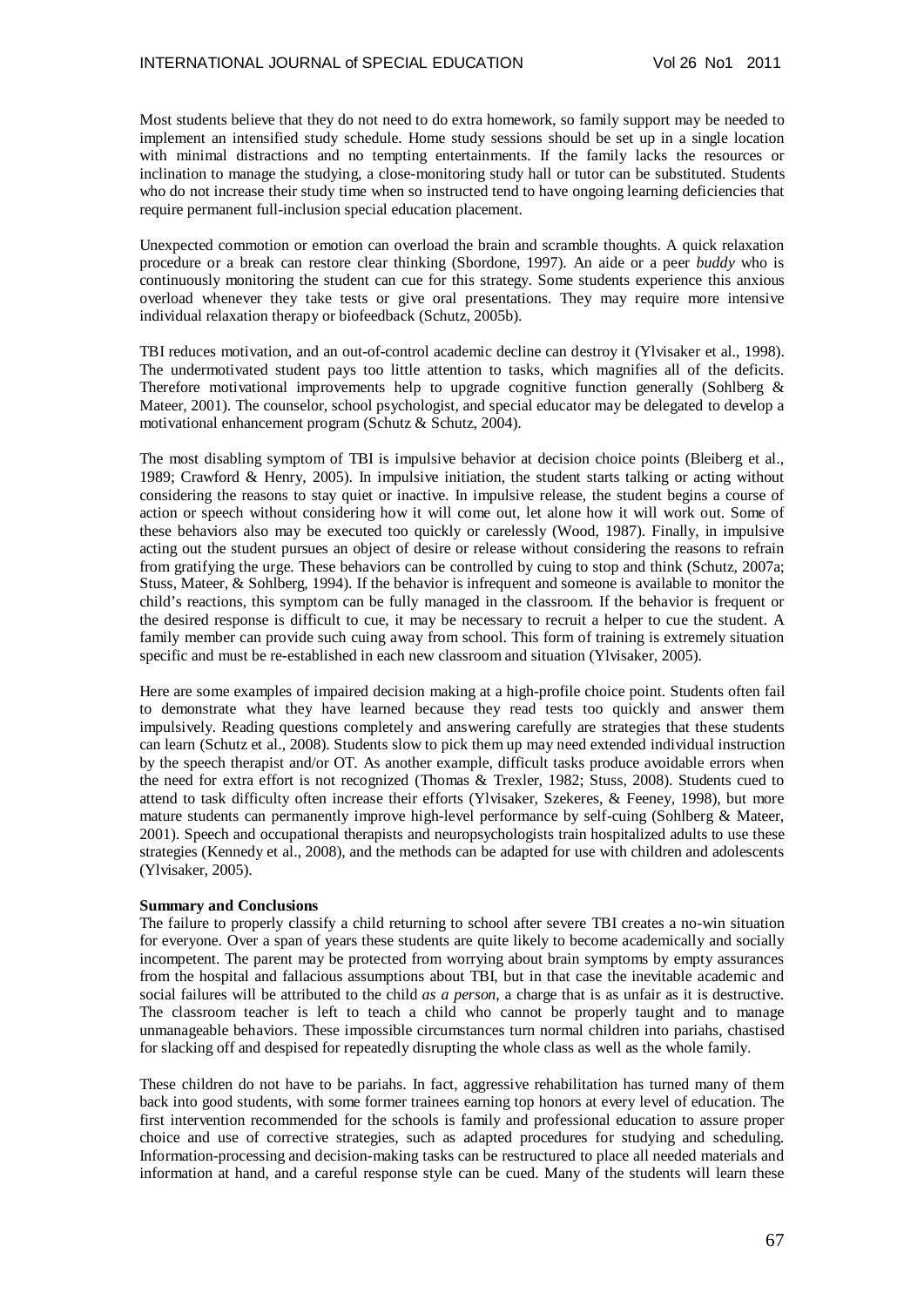coping techniques from individual instruction, augmented by some classroom cuing and family support. Others will need a more intensive learning experience, more structure, and formal social skills training in a full-inclusion classroom. We will discuss the structure and content of such full-inclusion programming in a subsequent paper.

As education (as well as rehabilitation) professionals, the authors composed the TBI intervention protocol to be viable for current use in public schools. It does not require hiring new personnel or purchasing equipment. Perhaps more fundamentally, it does not demand the mental dexterity to teach a class while implementing complex protocols and accommodations for one student. In fact, it adds relatively few new demands. It does require recognizing TBI as a unique problem requiring its own educational solutions, but even the United States Congress realized this special status twenty years ago. A modicum of initiative is needed to alert the family and the school system that they cannot do business as usual. Finally, although the TBI disabilities will eventually intrude and compel the expenditure of extra pedagogical effort under any circumstances, an informed child study team and classroom teacher can apply their efforts to preventative and restorative intervention rather than to mere damage control.

We have documented this underserved population in the public schools in the United States, but this problem observes no geographical boundaries. It can be traced to a universal failure to disseminate expert knowledge about the long-term educational effects of TBI. The stark failure to address this problem within one country's school system should provide a warning to the schools of all nations. We cannot fathom how much damage is being done by our unwitting neglect until we have searched for the problem in our schools. By learning how to deal with this epidemic, we can use our present resources to help the damaged children we find.

## **References**

Bleiberg, J., Cope, D., & Spector, J. (1989). Cognitive assessment and therapy in traumatic brain injury. In L. J. Horn & D. N. Cope (Eds.), *Physical medicine and rehabilitation state of the art reviews: Traumatic brain injury* (pp. 95-122). Philadelphia: Haley and Belfus.

Blosser, J. L., & DePompei, R. (2003). *Pediatric traumatic brain injury: Proactive intervention* (2nd ed.). Clifton Park, N.Y.: Delmar/Thomson Learning.

Burgess, P. (1998). Theory and methodology in executive function research. In P. Rabbitt (Ed.), *Methodology of frontal and executive function* (pp. 81-116). London: Psychology Press.

Corbett, S. L., & Ross-Thomson, B. (1996). *Educating students with traumatic brain injuries: A resource and planning guide*. Madison, WI: Wisconsin Department of Public Instruction.

Crawford, J. R., & Henry, J. D. (2005). Assessment of executive deficits. In P. Halligan & N. Wade (Eds.), *The effectiveness of rehabilitation for cognitive deficits* (pp. 233-246). New York: Oxford University Press.

DePompei, R., & Bedell, J. (2008). Making a difference for children and adolescents with traumatic brain injury. *Journal of Head Trauma Rehabilitation*, 23(4), 191-196.

Individuals with Disabilities Education Act P.L. 101-476. (1990). 20 U.S.C. Chapter 33, Sections 1400-1485.

Janus, P., Mishkin, L., & Pearson, S. (1997). Beyond school re-entry: Addressing the long-term needs of students with brain injuries. *Neurorehabilitation, 9,* 133-148.

Kennedy, M., Coelho, C., Turkstra, L., Ylvisaker, M., Sohlberg, M., Yorkston, K., et al. (2008). Interventions for executive functions after traumatic brain injury. *Neuropsychological Rehabilitation, 18,* 257-299.

Lehr, E. (1990). *Psychosocial management of traumatic brain injuries in children and adolescents*. Rockville, MD: Aspen.

Robinson, F.B. (1970). *Effective study*. New York: Harper & Row.

Savage, R. C., & Wolcott, G. (1994). Overview of acquired brain injury. In R. C. Savage & G. Wolcott (Eds.), *Educational dimensions of acquired brain injury* (pp. 3-12). Austin, TX: Pro-Ed.

Sbordone, R. J. (1997). The ecological validity of neuropsychological testing. In A. M. Horton, D. Wedding, & J. Webster (Eds.), *The neuropsychology handbook: Foundations and assessment* (2nd ed., pp. 365-392). New York: Springer.

Schutz, L. (2005a, November). The girl most likely to succeed, severe TBI and all. Presented at the Grand Rounds of the National Academy of Neuropsychology Twenty-fifth Annual Meeting, Tampa, FL. *Archives of Clinical Neuropsychology, 20,* 809-810.

Schutz, L. (2005b). Neuropsychological treatment interventions for stimulus flooding. Presented at the National Academy of Neuropsychology Twenty-fifth Annual Meeting. Tampa, Florida. *Archives of*